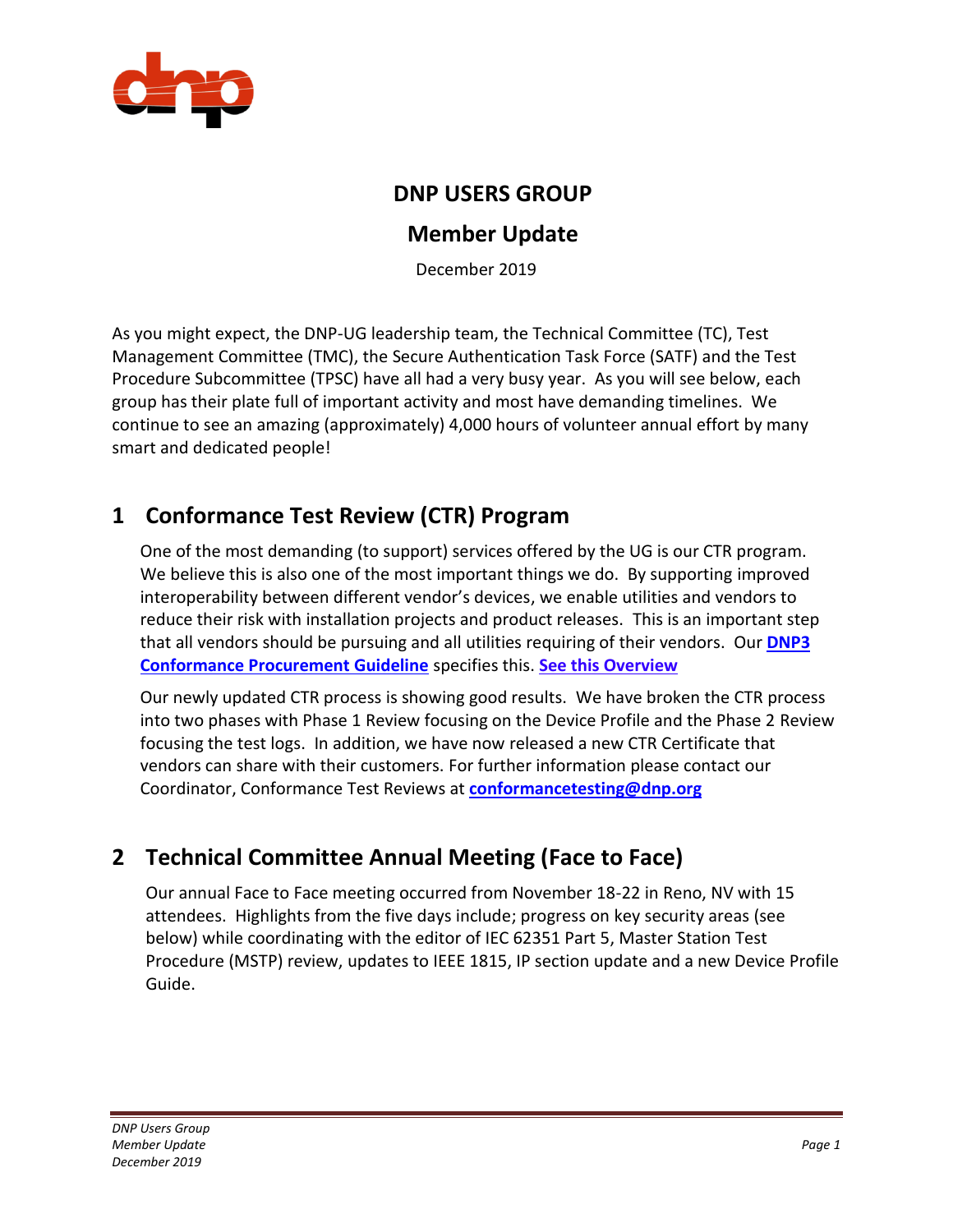

#### **3 Security**

The SATF have continued to work toward the ambitious goals of updating our current Secure Authentication Version 5 (SAv5) to the new SAv6 and defining a new mechanism for authorizing communications relationships between devices called Authorization Management Protocol (AMP). The primary motivations and benefits for developing SAv6 are to; reduce complexity, address vulnerabilities, reduce overhead, update cryptographic algorithms, move to a separate layer, add encryption and gain the benefits from AMP. SAv6 also provides a simpler and more secure enrollment process with a low-overhead method in place of using pre-shared keys while reducing the probability of a human seeing a key. As with all DNP3 communications, DNP3 security protocols may operate over either serial links or Internet protocol suites. **[See this Overview](https://u9524655.ct.sendgrid.net/wf/click?upn=o03gkjcvgrlgTRJj-2FBM5fVR-2BeN2X8nMXC4qTigfLc9X0YAIHpT2RKoGiW8U61yZrW2Wzgdp-2Fpdp7WK6Xf-2BZl9HB9WWaZUySTDDnCyzVFWh8-3D_S4DX7JOopSgJstxvfelY-2FyHHZErG-2FleX1nddJ44qEVCyXTvL3PUxAJruXiVZl7O79FKJGlundR-2Fw3q0zHmx3NfwIcleVeA0DtDoYgW8xTppEhgYtMPzY7PCwNIkjUZkPJC0Sz1PqV-2FYmzEBqlI5q5fyv5XpwTAk1DoTK8zB42TkIrQykPOrIIaIOXUxge3VuaD1jeUsOeZjoLvAaAVouF0c3LNB46UNKFvNiwPjcW-2BJPdaBGits-2B89I-2B1TvYdkLu)**

Also included in this development is AMP which replaces the DNP Key Management Protocol (DKMP). AMP is used together with the DNP3 Application Layer and DNP3-SAv6 to centrally manage which devices are authorized to communicate. AMP builds its own routing tables to direct messages between masters, outstations and a Central Authority. AMP may be also used to perform role-based access control (RBAC).

Also important is continuing to coordinate closely with a parallel updating of IEC 62351-5.



#### **4 New Test Procedures**

Significant progress has been made in the area of Master Station Test Procedures (MSTPs) with the test process and test planning definitions now completed and the detailed test procedures well underway. In addition, plans are in place to begin updating the Outstation Test Procedures (OSTPs) in the coming months.